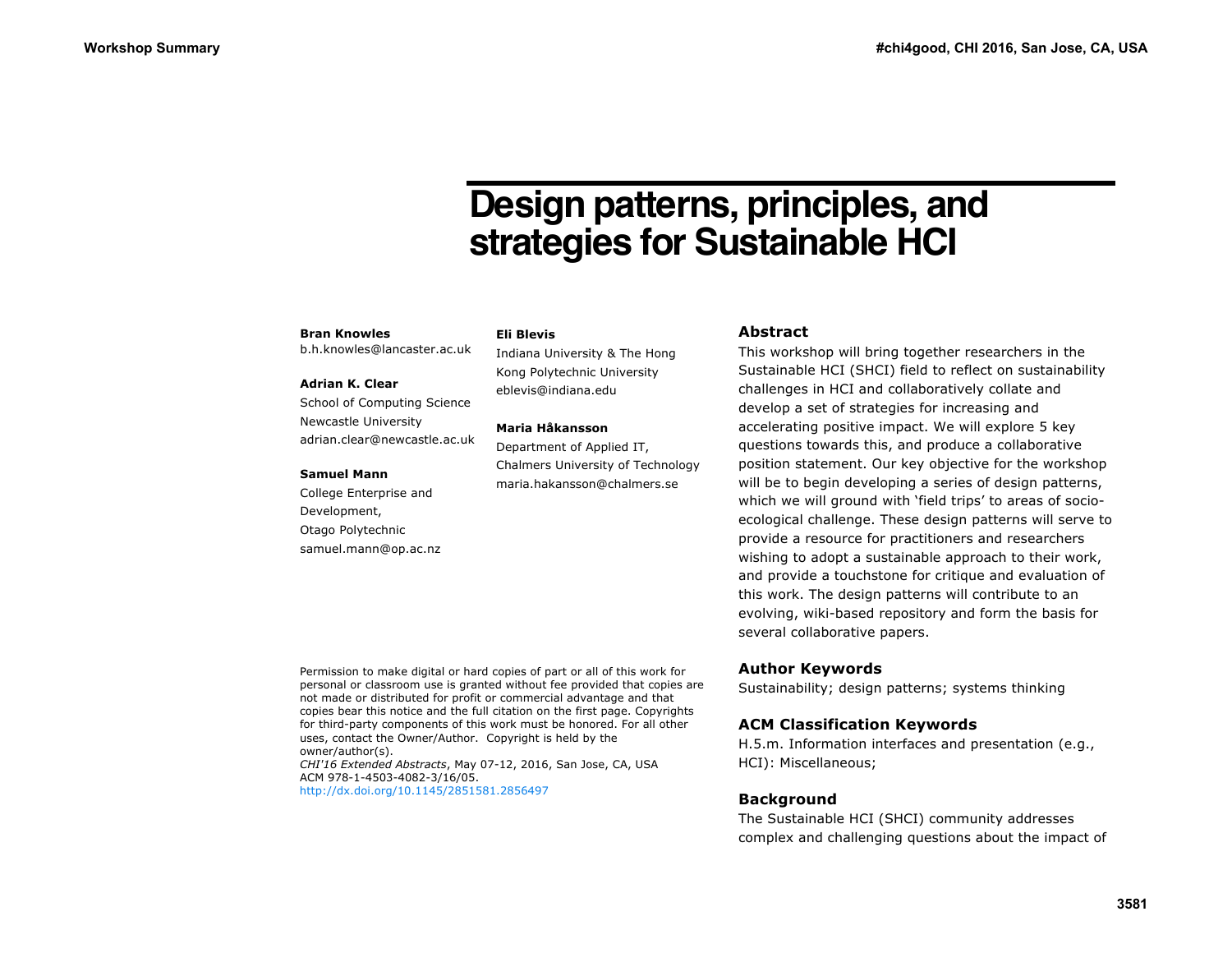digital technologies on the sustainability of our world, and how HCI can play valuable roles in bringing about a more sustainable future. This nascent research area has covered a lot of ground in a short space of time, and while we have learned much about the impacts of everyday life and technologies, and about limitations of narrow framings of resource use and everyday life in intervention design, we lack agreement on a cohesive set of foundational principles to apply in practice when designing for sustainability in HCI. Going forward from the many critiques within the community, what should we actually *do* that might make a difference? One example from [3] is that the *"design of new objects or systems with embedded materials of information technologies is incomplete without a corresponding account of what will become of the objects or systems that are displaced or obsoleted by such inventions."* We are concerned with ways to assimilate the knowledge we have gained through our myriad and varied attempts to address sustainability – both in our work and in our own lives – that may enable us to undertake more "effective" [18] SHCI research and practice. A sustainable future requires a significant socio-ecological transformation and it is our belief and hope that SHCI can make a real contribution to this – but it cannot do so while attempts are piecemeal. This workshop aims to rectify that.

For this workshop we are rebooting the idea of developing a pattern language for SHCI, initially attempted at a CHI 2011 workshop [4]. Used in various HCI and non-HCI contexts [1,15], patterns can be useful in drawing out practitioners' accumulated tacit knowledge in creation of concrete and easily distributable wisdom which when utilized can minimize redundancy within a community, short-cut a slow

process of trial and error towards progress in a field, and help researchers avoid others' mistakes. In the context of sustainability, which is often conceived of as ontologically time critical, assimilating sustainable HCI wisdom for rapid progress is urgently needed.

What is clearer now than in 2011 when the first workshop on patterns for SHCI took place is the truly systemic nature of the sustainability challenge [18]. Indeed, we now understand just how difficult it is to conceptualize the problem (or problems) we are seeking to address when we speak of "sustainability". For this reason, pattern language (i.e. a set of interconnecting design patterns) is an especially appropriate tool, as they serve to "*break down very complex challenges into discrete, manageable problems with clear solutions, while remaining true to the greater complexity in which that challenge sits*" [8]. While pattern definitions might imply an emphasis on structure, our interpretation is in the spirit of Alexander's original ideas of patterns as *structurepreserving transformations*—that (built) things are better when they are developed organically over time  $[1]$ .

In this 2-day workshop, we will bring together researchers and practitioners to propose what such patterns might be in light of the sustainability challenges we are facing. In doing so, we will draw on results from previous workshops (e.g. [4,7,17]) to cover acknowledged directions and strategies for the future of SHCI research. In particular, we will be seeking to develop patterns that respond to the limitations and gaps identified at the CHI 2014 SIGCHI HCI and Sustainability community workshop [17] and the follow-up publication "Next Steps for Sustainable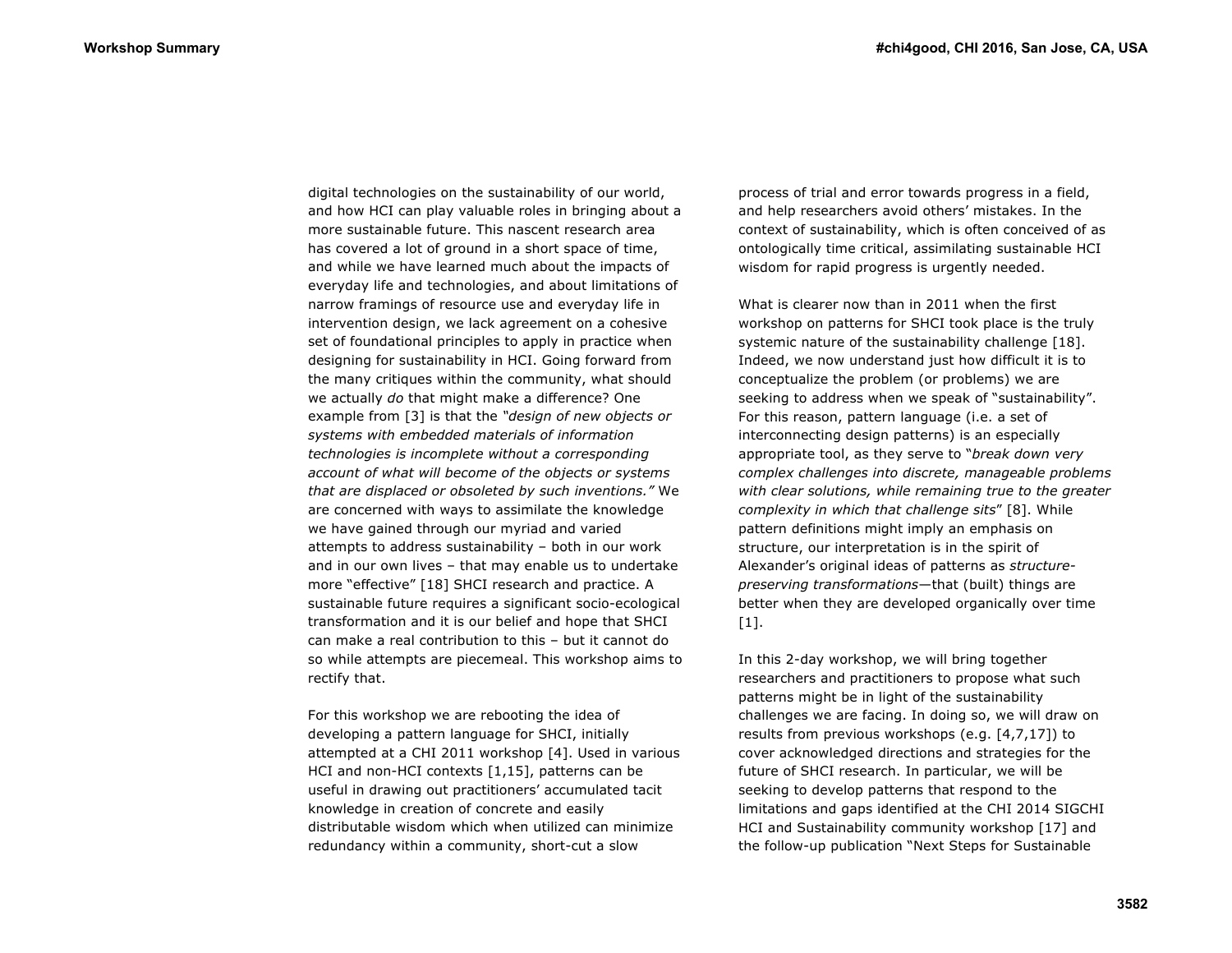HCI" [18]. These included the need to consider *longer time scales* in SHCI research; to *specify and operationalize sustainability goals in our work; build and support systems that people use in their everyday practice; address the full diversity of sustainability issues; and move beyond simple models to grapple with the full multi-scalar complexity of "wicked" sustainability problems* [18]. In this workshop, we press the community to further elaborate what they might mean in practice. We aim to produce high-level patterns to serve as strategies for the community in approaching this work, along with lower-level patterns to serve as principles for design that appear to 'work' in various contexts and with different types of interventions being explored in SHCI. Our goal is to produce a repository that consolidates what we have learned up to now, which researchers and practitioners can draw upon, critique and evolve in operationalizing these next steps in SHCI research and design.

The "Next steps for sustainable HCI" [18] will form an important starting point for this workshop. But, as well as this, we will draw on valuable existing examples of patterns for sustainable HCI in the literature. For example, Knowles et al. define 'patterns for persuasion' for persuasive technology best practice for sustainability [9]; Blevis' proposes a number of principles for sustainability in interaction design [3]; Odom et al. present a framework of attachment for designing to lessen device and object obsolescence  $[12]$ ; and, Pan et al.  $[14]$  and Pan and Blevis  $[13]$ provide mechanisms for positively linking fashion to sustainable HCI and interaction design. A goal of the workshop is to consolidate these and other existing sustainable HCI patterns, and to draw inspiration from them for outlining further patterns. In doing so, we aim to bridge the gap between domain understandings, theory, and sustainable design practice. In particular, the workshop will address the following questions aimed at allowing us to distill existing literature while providing space for new discussions and propositions:

- *(1) What concrete strategies can we define for operationalizing the acknowledged "next steps for sustainable HCI" [17]?*
- *(2) What can we learn from existing patterns in sustainable HCI, or from work in HCI that may be reframed in terms of patterns?*
- *(3) How do patterns relate to the operationalizing of sustainability goals?*
- *(4) How can we effectively evaluate, critique and evolve sustainable HCI patterns?*
- (5) *What new patterns can we propose from what we have learned so far to operationalize "next steps" and tackle the range of sustainability challenges we are facing*?

## **Organizers**

All of the organisers are active contributors to HCI & Sustainability research, and play key roles in supporting, maintaining and advancing the community through the organisation of workshops, panels, SIGs, and so on [5,6,7,16,17]. Additionally:

**Bran Knowles** has worked as a research associate at Lancaster University, where she received her PhD in Digital Innovation exploring design patterns in the context of `Cyber-Sustainability'. She recently coorganised a sustainability workshop at NordiCHI [16].

**Adrian K. Clear** is a Senior Research Associate at Newcastle University. He led last year's sustainability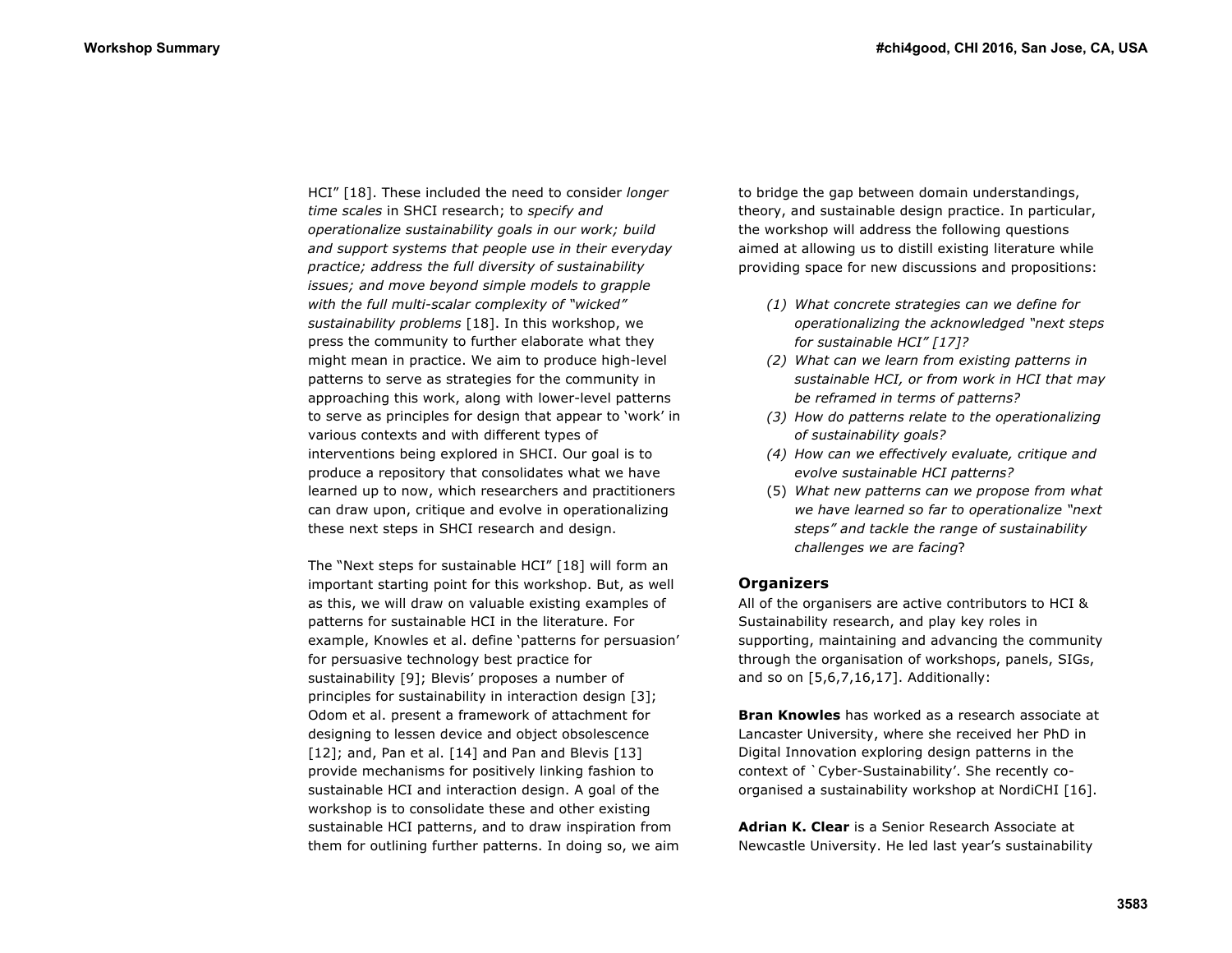workshop at CHI [7] and the recent Ubicomp 'Green Food Technology' workshop [1].

**Samuel Mann** is Professor at Otago Polytechnic. He has written two books on sustainability [10, 11].

**Eli Blevis** is Associate Professor of Informatics at Indiana University. His is best known for his pioneering work on sustainable interaction design (e.g. [3]).

**Maria Håkansson** is Assistant Professor in the Interaction Design Division at Chalmers University. She recently co-organised a sustainability workshop at NordiCHI [16].

# **Website**

The website will be hosted at http://openlab.ncl.ac.uk/sustainabilitypatternsworkshop

The link will be circulated along with the call for papers. The website content will contain information about the organizers, relevant updates about the workshop, and the call for papers. As well as this, all accepted papers will be made available to participants prior to the workshop, and will be hosted on the website thereafter. The website will also link to workshop output, including a workshop summary and position statement. Any patterns developed in the workshop will be housed on the SHCI community's knowledge base, currently being developed.

## **Pre-workshop plans**

We will distribute the workshop Call for Papers via relevant mailing lists (e.g. chi-announce, sustainablechi, departmental lists), social media (e.g. Facebook group, Twitter) and via a website that we are

developing for the workshop. We will use the organizers' professional networks to directly notify colleagues and students who may be interested in taking part. We will invite submissions of 2-4 page position papers including but not limited to the following topics:

- Proposals of proto-patterns to be developed into more concrete patterns at the workshop
- Proposals of known, existing patterns from other domains that may be usefully applied to SHCI
- Strategies for SCHI to operationalize Silberman et al's "Next steps for sustainable HCI."
- Accounts of applying patterns to sustainability design challenges, including reflections on the process, and applications of existing patterns to new challenges
- Outlines of sustainability design challenges that are ripe for pattern and systems-level thinking, e.g. obsolescence
- Critiques, including perceived challenges, in creating a pattern language for SHCI
- Assessments of the utility of a framework like pattern languages to advance HCI discourse on sustainability, and proposals for alternative frames.
- Exemplars/Cases of sustainability related research and/or practice that may not be related to patterns but which do advance sustainability in HCI.

Each submission will receive at least two reviews for their paper by the workshop organizers, and those with well-argued, insightful contributions that represent a broad range of perspectives on the workshop themes will be selected. We expect approximately 15-20 participants to take part in the workshop. Participants will be asked to bring to the workshop a local example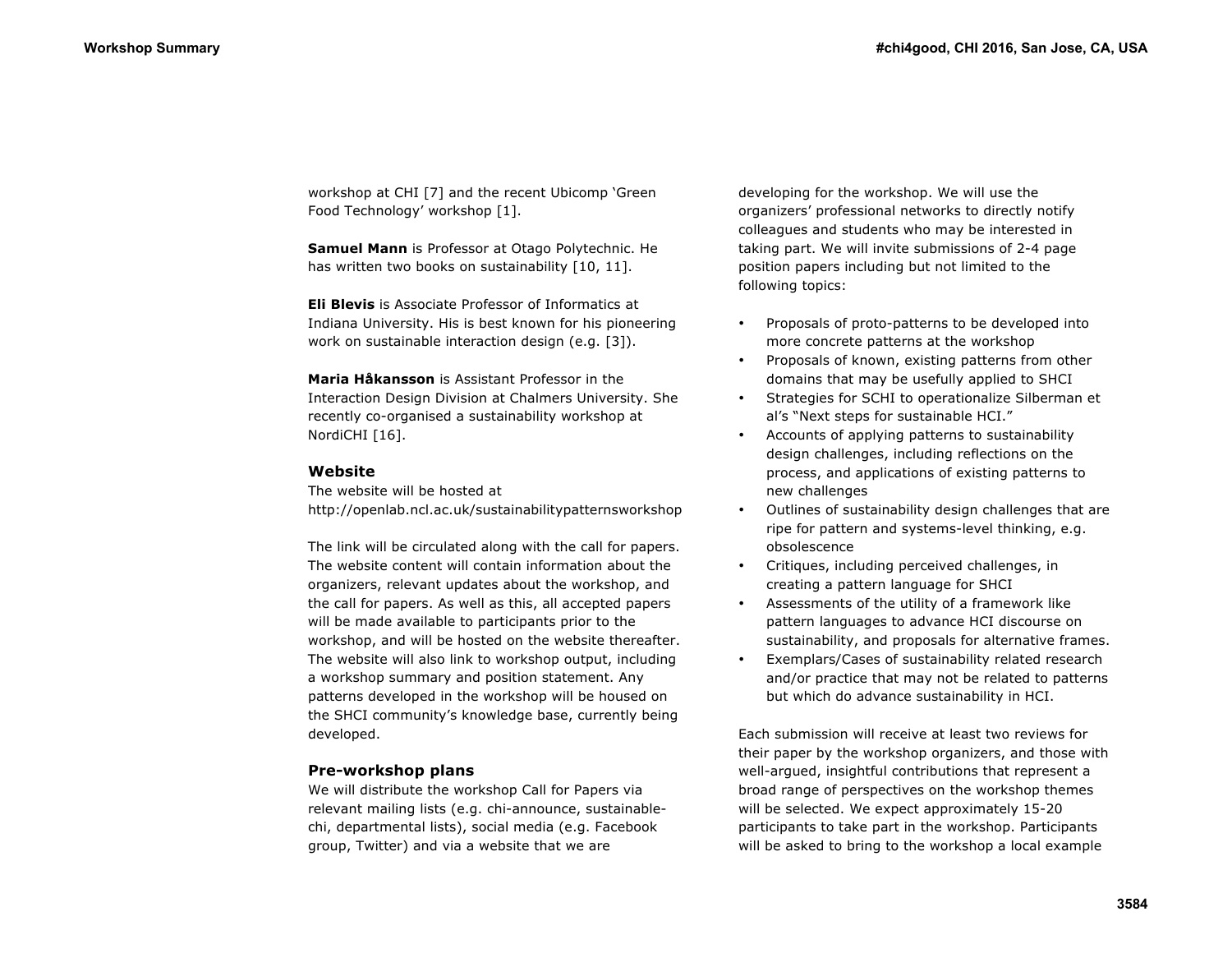of a real-world sustainability project to prompt consideration of the "situatedness" and diversity of problems/solutions in defining larger patterns. We will arrange an informal social event on the evening before the workshop to introduce participants to each other and encourage lively interaction at the workshop.

#### **Workshop structure**

This is a two-day workshop. The first day of the workshop will proceed as follows: (1) *'Lightening talks,'* with each participant briefly outlining their position in relation to the workshop themes, and their local sustainability project. (2) To provide a real world context for the consideration of sustainable HCI patterns, workshop participants will undertake a *field trip* in the vicinity of the workshop venue. It will cover a range of city and rural contexts (e.g. high street, business, residential) where participants will use a "sustainable lens" to reflect on social, cultural, economic and infrastructural sustainability and relationships to HCI. This field trip will drive home the scale of the challenge, the interconnectedness of the problem, and perhaps seeds of positive action. Participants will form small group and documenting the trip with field notes, photos, etc. To provide for a varied discussion and a productive second day, visits will be prearranged for different sub-groups to engage with different communities and environments in the San Jose area; (3) *Sense making and reporting*, participants will stay in their groups and make sense of their trip content in terms of "next steps for sustainable HCI", strategies and design patterns; and report back.

*09:00—09:30 Welcome; goals and agenda 09:30—10:30 Round-table 'lightening talks' 10:30—11:00 Coffee break*

| 11:00—13:00     | Field trip                   |
|-----------------|------------------------------|
| $13:00 - 14:00$ | Lunch                        |
| 14:00-15:30     | Field trip continued         |
| 15:30—17:00     | Sense making and reporting   |
| EVENING         | Informal meal for networking |

The second day of the workshop will proceed as follows: (1) Short position paper presentations. (2) Participants will form affinity groups aimed at articulating strategies for operationalizing the "next steps for sustainable HCI" and considering patterns and strategies towards this. Participants will be encouraged to underpin these with real-world scenarios and experiences from field trip on Day 1. Groups will map and connect concepts to existing bodies of empirical research and produce a collective statement on the topic. (3) Working papers proposal: participants will draw on the themes from the workshop to propose and discuss a number of working papers. The organizers will facilitate an exercise to allow these to 'bubble up' and reached consensus on topics. (4) Working papers outline: participants will form groups to outline their working papers and produce an abstract for the workshop website.

| $09:00 - 10:30$ | Short position paper presentations  |
|-----------------|-------------------------------------|
| $10:30 - 11:00$ | Coffee break                        |
| $11:00 - 13:00$ | Affinity group discussions and      |
|                 | collective statements               |
| $13:00 - 14:00$ | Lunch                               |
| $14:00 - 16:45$ | Working papers proposal and outline |
| $16:45 - 17:00$ | Commit to post-workshop activities  |
| <b>EVENING</b>  | Informal meal for networking        |
|                 |                                     |

*E* Throughout the workshop, spaces (walls, whiteboards, tabletops) will be made available for participants to physically map concepts and discussions using pens and stick-e notes. This can be a useful exercise for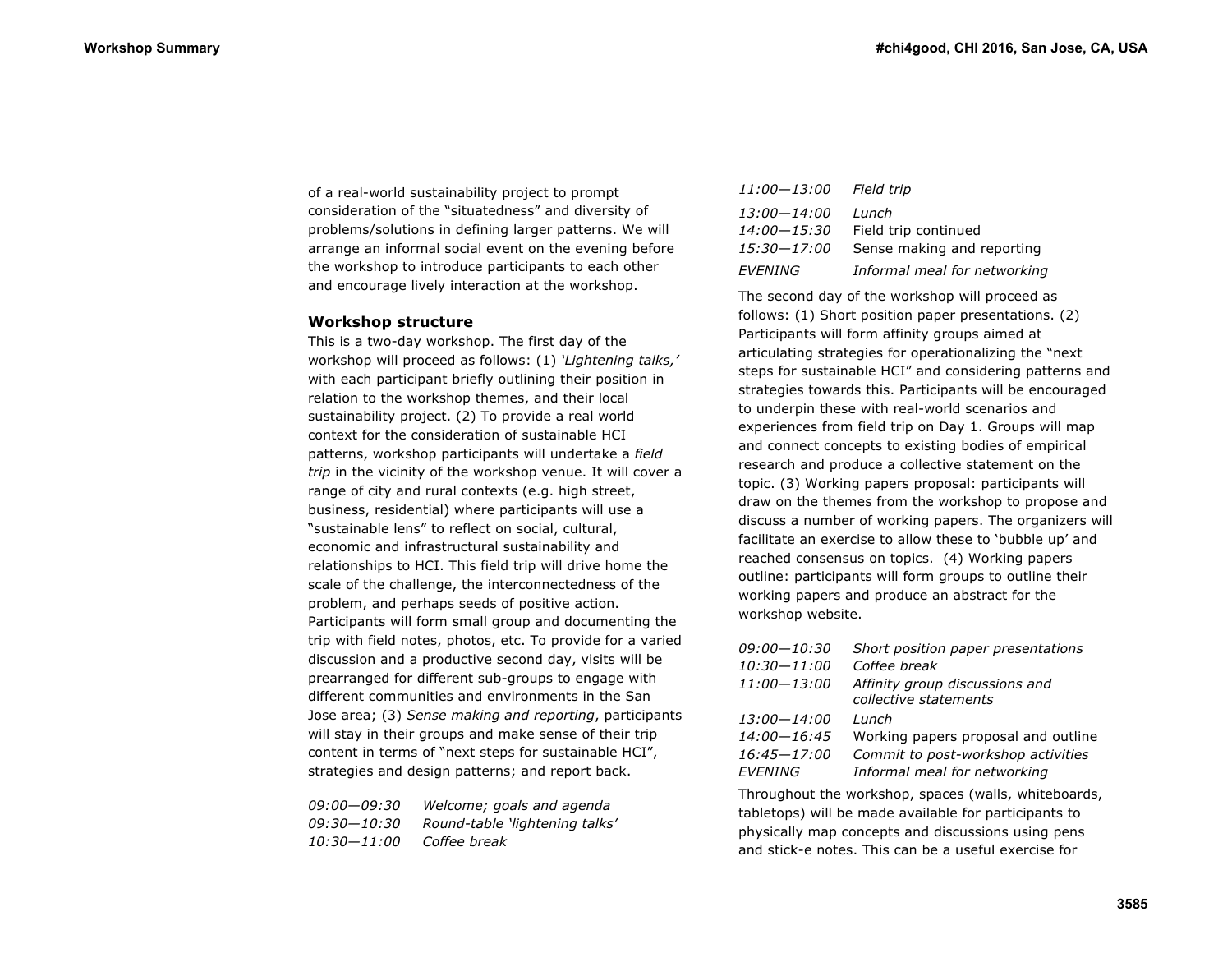documenting collective opinions and understanding abstract topics. During feedback/discussion parts of the workshop, one of the organizers will summarize and document ideas and concepts (e.g. in mind map diagrams) using a projector or flipchart.

#### **Post-workshop plans**

We will arrange a meal after the workshop to continue discussion. The workshop will produce initial contributions and recommendations for deposit in the SHCI Knowledge Base, an innovative, open access, digital repository being designed specifically to support those engaged in HCI & Sustainability inquiry. Postworkshop dialogue will continue online to refine the patterns, strategies, and position statement. As happened at the 2014 workshop [17], this will be circulated within the HCI & Sustainability ACM community group to allow input and comment from those not present. The statement will form basis for a collective research agenda and be published in *Interactions*, and affinity groups will be encouraged to conduct joint research on topics identified for publication in journals and conferences.

## **Call for participation**

This workshop will bring together researchers in the Sustainable HCI field to reflect on sustainability challenges in HCI and collaboratively collate and develop a set of strategies and patterns for SHCI research and design that will serve as an evolving platform for practice, critique, and evaluation. SHCI has covered a lot of ground in a short space of time, and, while we have learned much about the impacts of everyday life and technologies, and about limitations of narrow framings of resource use and everyday life in intervention design, we lack a cohesive set of principles

or patterns for thinking about and designing for sustainability in HCI. In this 2-day workshop, we will bring together researchers and practitioners to propose what such patterns might be in light of the sustainability challenges we are facing.

The workshop will focus on the following questions:

- *(1) What concrete strategies can we define for operationalizing the acknowledged "next steps for sustainable HCI" [17]?*
- *(2) What can we learn from existing patterns in sustainable HCI, or from work in HCI that may be reframed in terms of patterns?*
- *(3) How do patterns relate to the operationalizing of sustainability goals?*
- *(4) How can we effectively evaluate, critique and evolve sustainable HCI patterns?*
- *(5) What new patterns can we propose from what we have learned so far to operationalize "next steps" and tackle the range of sustainability challenges we are facing*?

We aim to produce a collective position statement that addresses these questions, and to develop a number of collaborative working papers in the workshop based on the themes and interests that emerge.

We invite 2-4 page submissions in CHI ACM Extended Abstract Format. Submissions will be selected that offer original, well-argued and insightful contributions with potential to generate interesting discussion at the workshop. Relevant topics include but are not limited to the following: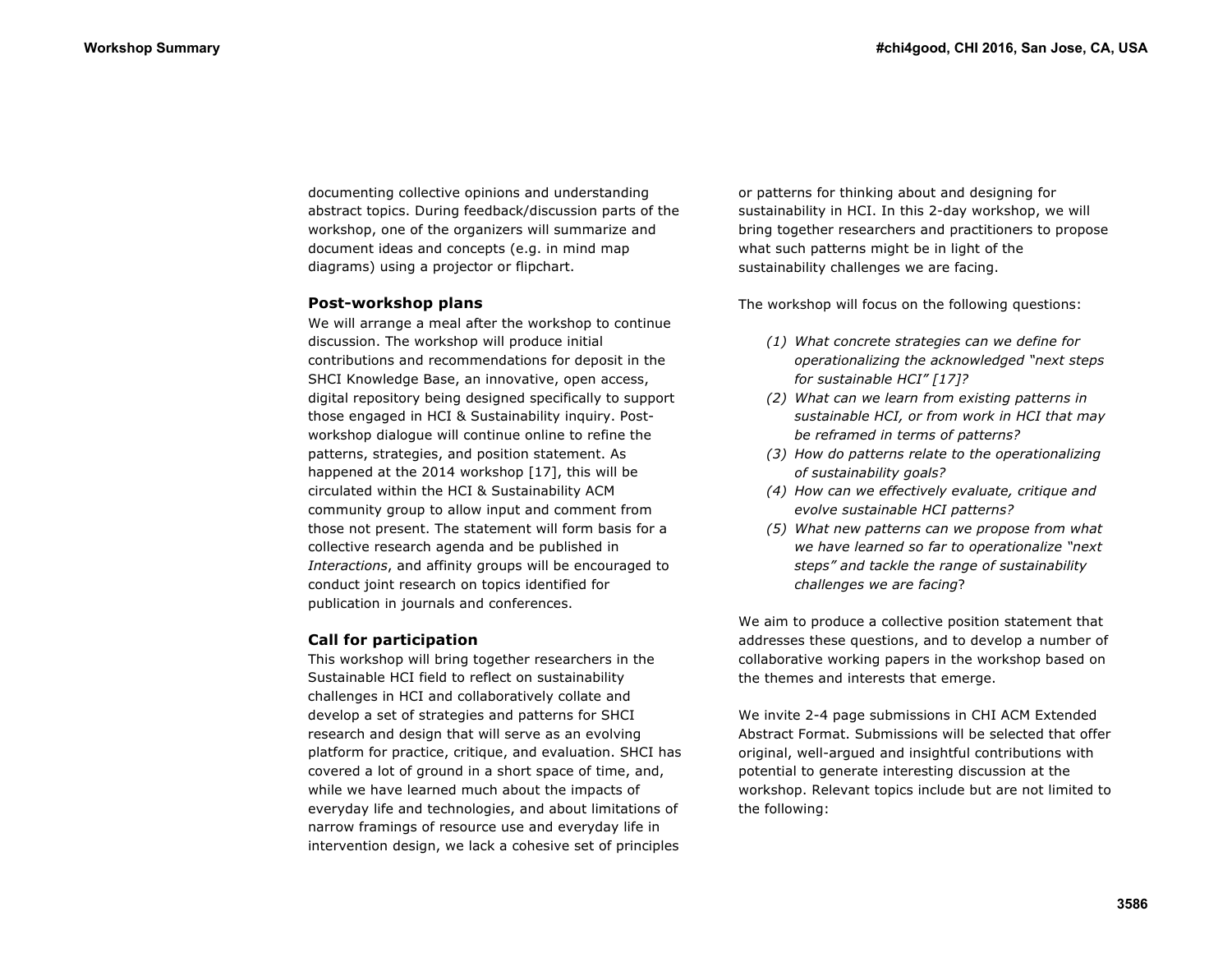- Proposals of proto-patterns to be developed into more concrete patterns at the workshop
- Proposals of known, existing patterns from other domains that may be usefully applied to SHCI
- Strategies for SCHI to operationalize Silberman et al's "Next steps for sustainable HCI."
- Accounts of applying patterns to sustainability design challenges, including reflections on the process, and applications of existing patterns to new challenges
- Outlines of sustainability design challenges that are ripe for pattern and systems-level thinking, e.g. obsolescence
- Critiques, including perceived challenges, in creating a pattern language for SHCI
- Assessments of the utility of a framework like pattern languages to advance HCI discourse on sustainability, and proposals for alternative frames.
- Exemplars/Cases of sustainability related research and/or practice that may not be related to patterns but which do advance sustainability in HCI.

Please direct queries and submissions to Adrian Clear (adrian.clear@newcastle.ac.uk). Further information is available on our website:

http://openlab.ncl.ac.uk/sustainabilitypatternsworkshop

At least one author of each accepted position paper must attend the workshop, and all participants must register for the workshop and at least one day of the ACM CHI 2016 conference.

# **References**

1. Christopher Alexander. *The nature of order: the process of creating life*. Taylor & Francis, 2002.

- 2. Christopher Alexander, Sara Ishikawa, and Murray Silverstein. *A pattern language: towns, buildings, construction*. Vol. 2. Oxford University Press, 1977.
- 3. Eli Blevis. 2007. Sustainable interaction design: invention & disposal, renewal & reuse. In *Proceedings of the SIGCHI Conference on Human Factors in Computing Systems* (CHI '07). ACM, New York, NY, USA, 503-512. DOI=10.1145/1240624.1240705 http://doi.acm.org/10.1145/1240624.1240705
- 4. Leonardo Bonanni, Daniela K. Busse, John C. Thomas, Eli Blevis, Marko Turpeinen, and Nuno Jardim Nunes. 2011. Visible - actionable sustainable: sustainable interaction design in professional domains. In *CHI '11 Extended Abstracts on Human Factors in Computing Systems* (CHI EA '11). ACM, New York, NY, USA, 2413- 2416.
- 5. Daniela K. Busse, Samuel Mann, Lisa Nathan, and Chris Preist. 2013. Changing perspectives on sustainability: healthy debate or divisive factions?. In *CHI '13 Extended Abstracts on Human Factors in Computing Systems* (CHI EA '13). ACM, New York, NY, USA, 2505-2508. DOI=10.1145/2468356.2468816 http://doi.acm.org/10.1145/2468356.2468816
- 6. Adrian K. Clear, Rob Comber, Adrian Friday, Eva Ganglbauer, Mike Hazas, and Yvonne Rogers. 2013. Green food technology: UbiComp opportunities for reducing the environmental impacts of food. In *Proceedings of the 2013 ACM conference on Pervasive and ubiquitous computing adjunct publication* (UbiComp '13 Adjunct). ACM, New York, NY, USA, 553-558. DOI=10.1145/2494091.2497316 http://doi.acm.org
- 7. Adrian K. Clear, Chris Preist, Somya Joshi, Lisa P. Nathan, Samuel Mann, and Bonnie A. Nardi. 2015. Expanding the Boundaries: A SIGCHI HCI & Sustainability Workshop. In *Proceedings of the*